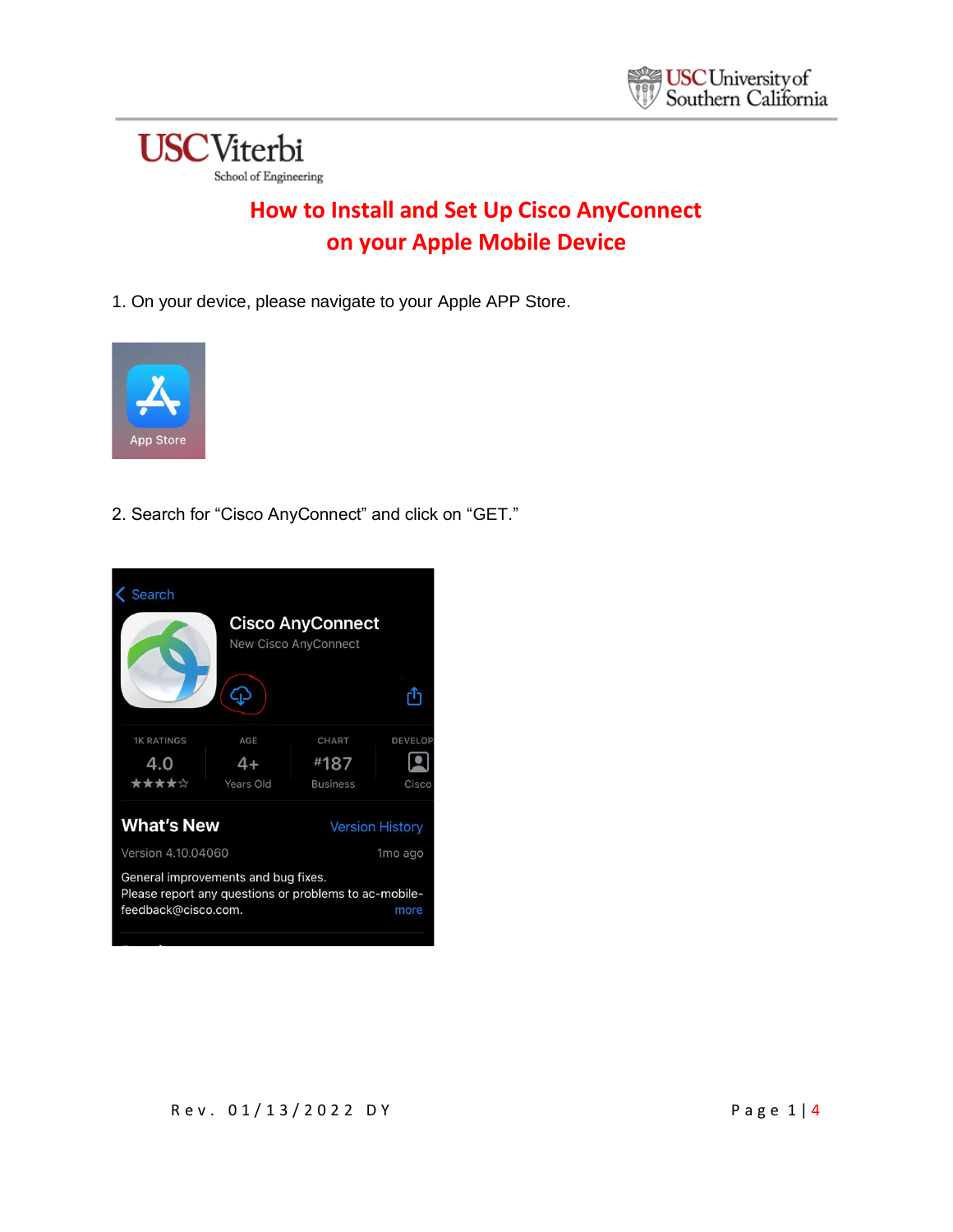## **USC**Viterbi School of Engineering

3. After AnyConnect is installed, find and open the AnyConnect App.



4. In the AnyConnect App, click on "Connections" and then "Add New VPN Connection."

| <b>AnyConnect</b>               |                  |  |
|---------------------------------|------------------|--|
| PRIMARY VIRTUAL PRIVATE NETWORK |                  |  |
| <b>AnyConnect VPN</b>           |                  |  |
| Connections                     | No Connections > |  |
| <b>Details</b>                  | Disconnected >   |  |
|                                 |                  |  |

5. Tap on Description and name your connection. I personally use "USC VPN". Click on OK to save.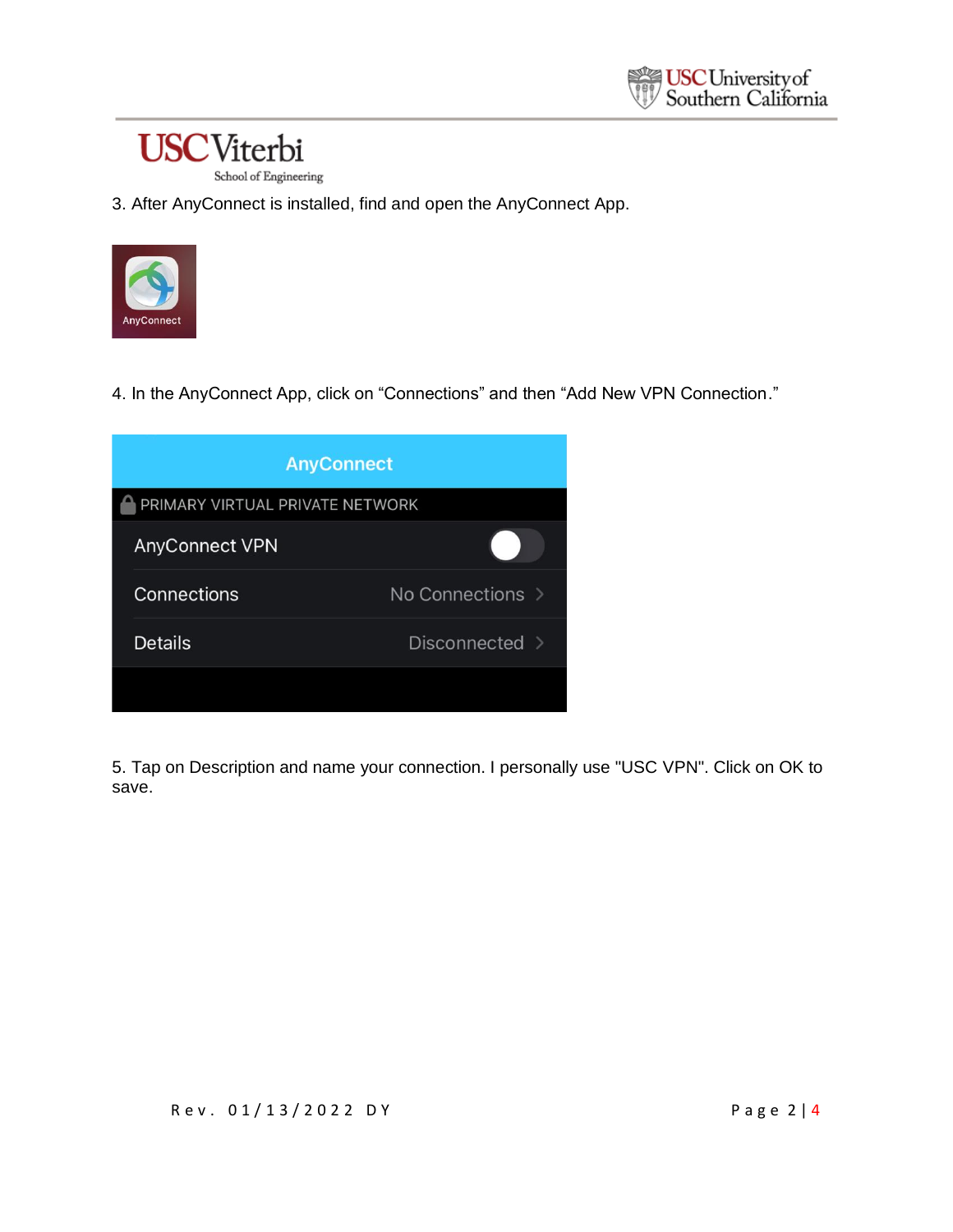## **USC**Viterbi

School of Engineering

6. Tap on Server Address and enter "vpn.usc.edu" and then tap Ok to save and then hit "Save" at the top.

| Description    | <b>USC VPN</b> |  |
|----------------|----------------|--|
| Server Address | vpn.usc.edu    |  |
| Advanced       |                |  |

7. After saving the settings, click "Allow" for your mobile device to add the VPN Configuration to your device.

|       | "AnyConnect" Would Like to<br><b>Add VPN Configurations</b>                            |
|-------|----------------------------------------------------------------------------------------|
|       | All network activity on this iPhone may<br>be filtered or monitored when using<br>VPN. |
| Allow | <b>Don't Allow</b>                                                                     |

8. After the configuration is complete, click on the AnyConnect App again.